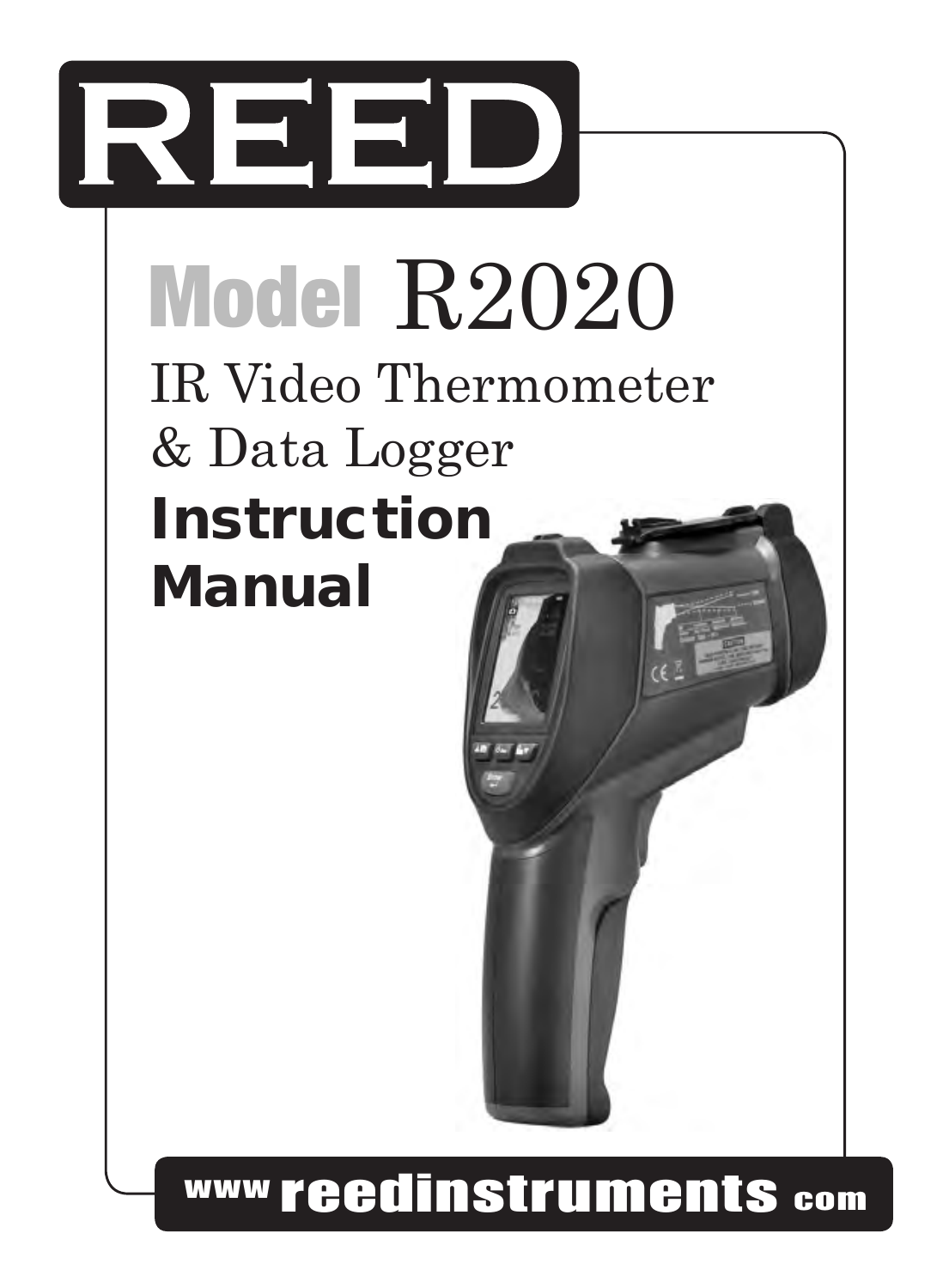# Table of Contents

*Pantone 485 Red Pantone 123 Yellow Yellow - 0/27/100/0* REED products, contact REED Instruments at info@reedinstruments.comFor service on this or any other REED product or information on other

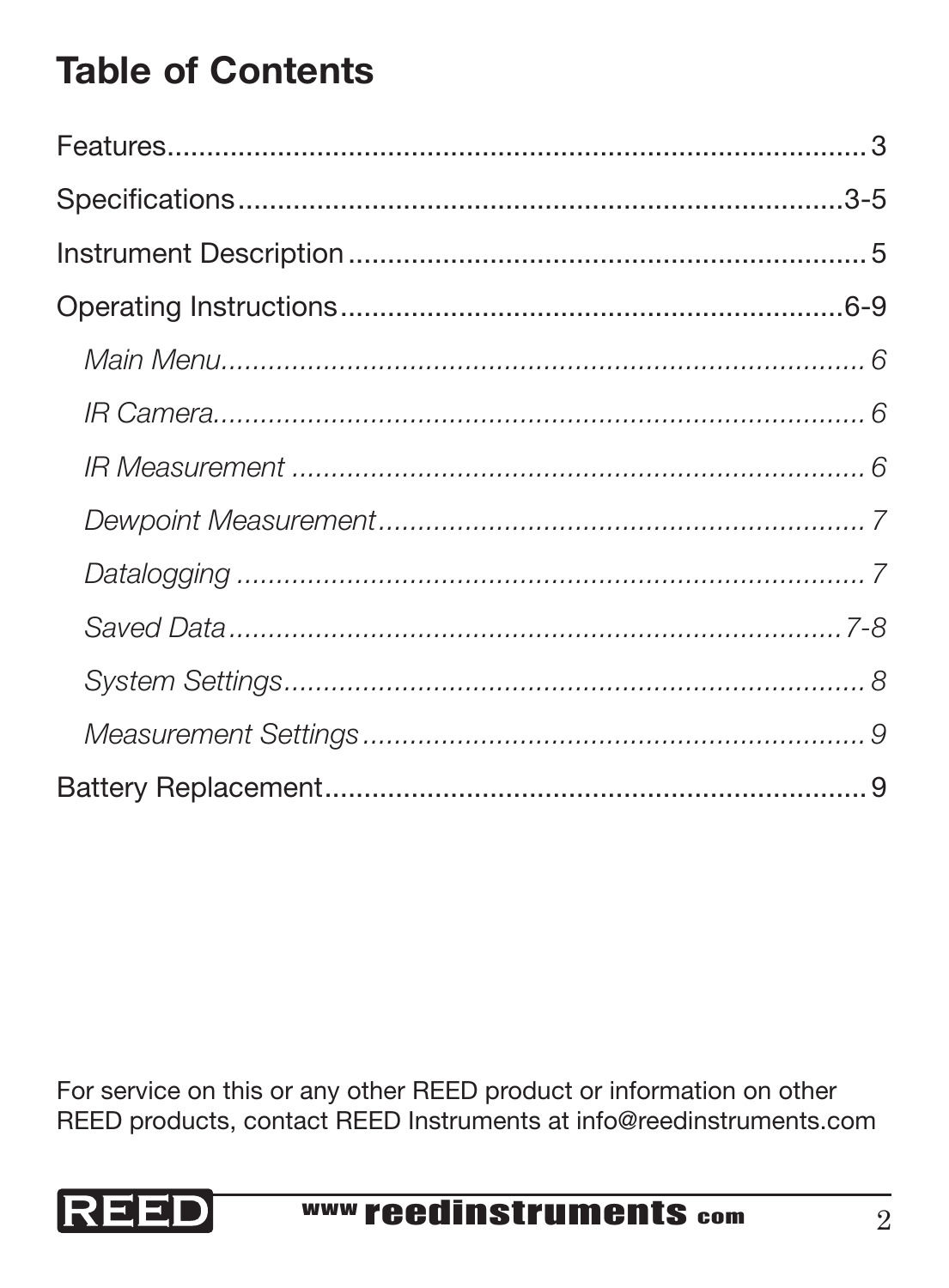## Features

- Measures air temperature, RH % dewpoint, and wet bulb
- High temperature range up to 2200°C (3992°F)
- • Captures images (JPEG) and videos (3GP)
- 2.2" TFT LCD display
- • 640 x 480 pixels (30 million pixels)
- • 72MB internal memory
- Micro SD memory card slot
- • Datalog intervals 1 to 3600 seconds
- °C and °F adiustable
- • Dual laser targeting
- • Type-K thermocouple probe
- • Adjustable emissivity
- • Auto Data Hold
- • Max/Min and Average/Differential modes
- High and Low Alarms
- • Continuous Measurement mode
- • Adjustable sleep mode and auto power off

# **Specifications**

| Display:             | 2.2" 320 x 240 color LCD with backlight           |           |
|----------------------|---------------------------------------------------|-----------|
| Sleep mode:          | Adjustable to 30 sec, 1 min, 2 min, & disabled    |           |
| Auto power off:      | Adjustable to 3 min, 15 min, 60 min, & disabled   |           |
| Operating temp.:     | 0 to 50°C (32 to 122°F)                           |           |
| Storage temp.:       | $-10$ to 60 $^{\circ}$ C (14 to 140 $^{\circ}$ F) |           |
| Storage humidity:    | 10 to 90% RH non-condensing                       |           |
| Power supply:        | Rechargeable battery                              |           |
| Battery life:        | Approx. 4 hours continuous use                    |           |
| Battery charge time: | Approx. 2 hours                                   | continued |



**Black Rich Black Figure -** *Rich Black v* **and** *Rich Black - 3*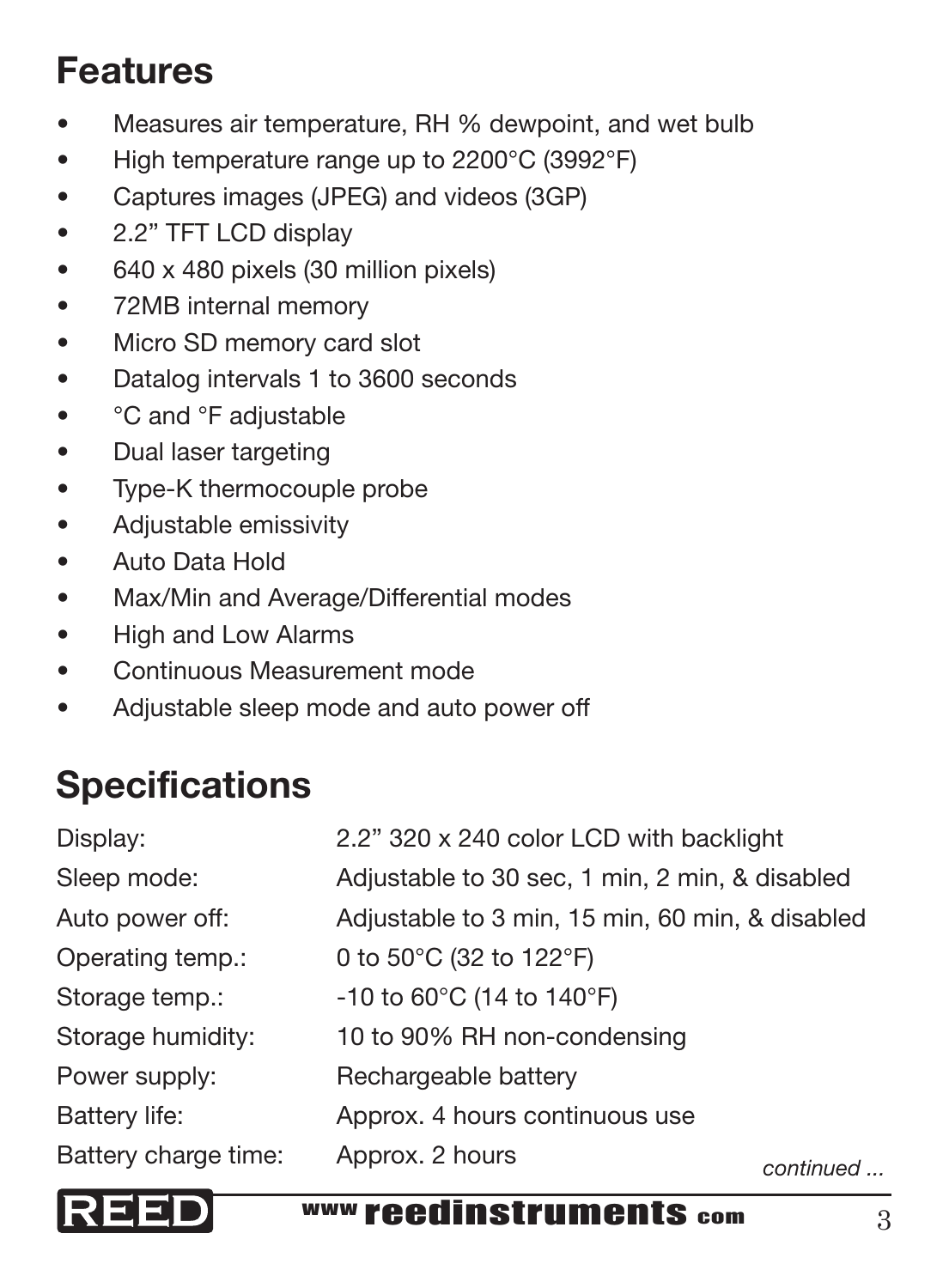| Dimensions: | 205 x 62 x 155mm (8.07 x 2.4 6.1")              |
|-------------|-------------------------------------------------|
| Weight:     | 410a (14.46oz)                                  |
| Includes:   | One mini-tripod, type-k thermocouple probe,     |
|             | AC adapter, USB adapter, and hard carrying case |

#### *IR Temperature*

| Temp. range:                         | -50 to 2200°C (-58 to 3992°F)                                                                                                                                                        |
|--------------------------------------|--------------------------------------------------------------------------------------------------------------------------------------------------------------------------------------|
| Accuracy:                            | 20 to 500°C (68 to 932°F): ±1%±1.0°C (1.8°F);<br>500 to 1000°C (932 to 1832°F): ±1.5%;<br>1000 to 2200°C (1832 to 3992°F): ±2.0%;<br>-50 to 20°C (-58 to 68°F): $\pm 3.5$ °C (6.3°F) |
| Response time:                       | 150mS                                                                                                                                                                                |
| Emissivity:                          | Digitally adjustable from 0.10 to 1.00                                                                                                                                               |
| Field of view:                       | Approx. 50:1 distance to spot ratio with 90%<br>encircled energy at focal point                                                                                                      |
| Spectral response: $8 \sim 14 \mu m$ |                                                                                                                                                                                      |
|                                      | Display resolution: <1000: $0.1^{\circ}$ C (0.1 F); >1000: 1°C (1°F)                                                                                                                 |
| Repeatability:                       | -50 to 20°C (-58 to 68°F): $\pm$ 1.5°C (2.7°F);<br>20 to 1000°C (68 to 1832°F): $\pm 0.5\%$ or $\pm 0.5\degree$ C (0.9°F);<br>1000 to 2200°C (1832 to 3992°F): ±1.0%                 |

#### *Type-K Temperature*

| Temp. range: | -50 to 1370°C (-58 to 2498°F)                                                                                              |
|--------------|----------------------------------------------------------------------------------------------------------------------------|
| Accuracy:    | 0 to 1370°C (32 to 2498°F): $\pm 0.5\% \pm 1.5\degree$ C (2.7°F);<br>-50 to 0°C (-58 to 32°F): $\pm 2.5^{\circ}$ C (4.5°F) |

| Air Temperature and Relative Humidity |                        |
|---------------------------------------|------------------------|
| Air temp. range:                      | 0 to 50°C (32to 122°F) |
|                                       |                        |

Dewpoint and Wet Bulb temp. range:

*Red - 10/100/100/5* 0 to 50°C (32 to 122°F)

Relative humidity range: 0 to 100% RH 0 to 100% RH

*continued ...*



**Black Rich Black Figure -** *Alexander Mww.reedinstruments* com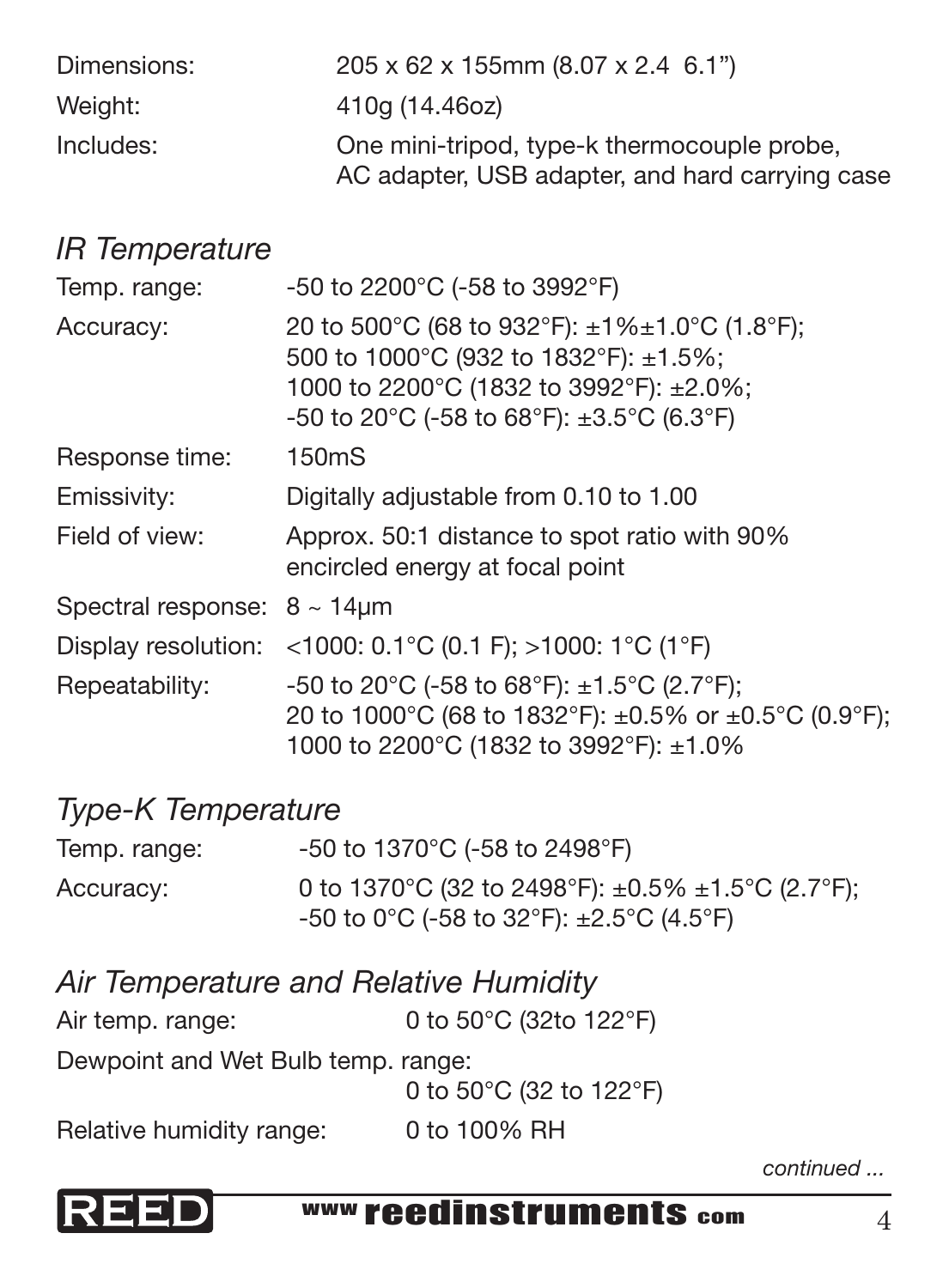Air temp. accuracy:  $\pm 0.5^{\circ}$ C (0.9°F): 10 to 40°C; ±1.0°C (1.8°F): >40°C

Dewpoint and Wet Bulb temp. accuracy:

±0.5°C (0.9°F): 10 to 40°C; ±1.0°C (1.8°F): >40°C

Relative humidity accuracy:  $\pm 3\%$  RH: 40% to 60%;

±3.5% RH: 0% to 40% and 60% to 80%; ±5% RH: 0% to 20% and 80% to 100%

## Instrument Description

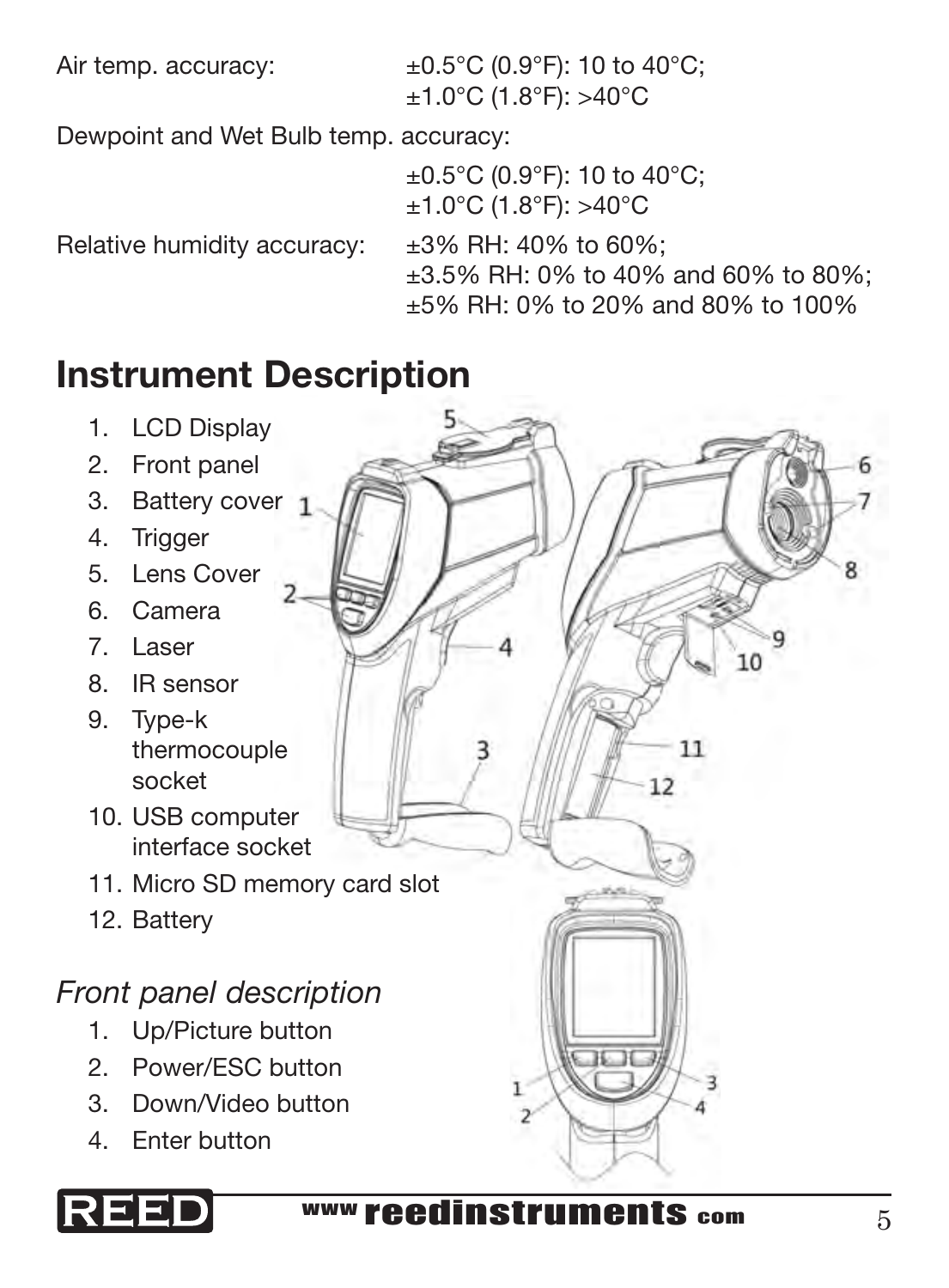# Operating Instructions

To turn the meter on or off, press and hold the Power button. The meter will beep indicating that it has been turned on or off.

## *Main Menu*

When you turn the meter on you will enter the main menu screen. There are six functions in the main menu to choose from. Press the UP or DOWN button to highlight the function and press the Enter button to select it.

## *IR Camera*

In the main menu, highlight and select IR CAM. The IR Camera function measures IR temperature, air temperature, relative humidity, dewpoint temperature, and wet bulb temperature while the video camera is on. Press and hold the trigger to take a measurement. This mode can also take pictures and videos.

#### *Taking Pictures*

When in IR Camera mode, press the Picture button to take a picture of current readings and what is currently being displayed on the screen. The picture will stay on the screen, and you can either save the picture by pressing the Up button or delete the picture by pressing the Down button.

#### *Taking a Video*

When in IR Camera mode, press the Video button to enter Video Mode. To begin recording press the Video button again. The meter will record video while taking a continuous reading. Press the Video button to stop recording. Press the ESC button to exit Video Mode.

## *IR Measurement*

In the main menu, highlight and select IR MEASURE. The IR Measurement function measures IR temperature, air temperature, relative humidity, dewpoint temperature, and wet bulb temperature. Press and hold the trigger to take a measurement. This function is best for quick measurements.

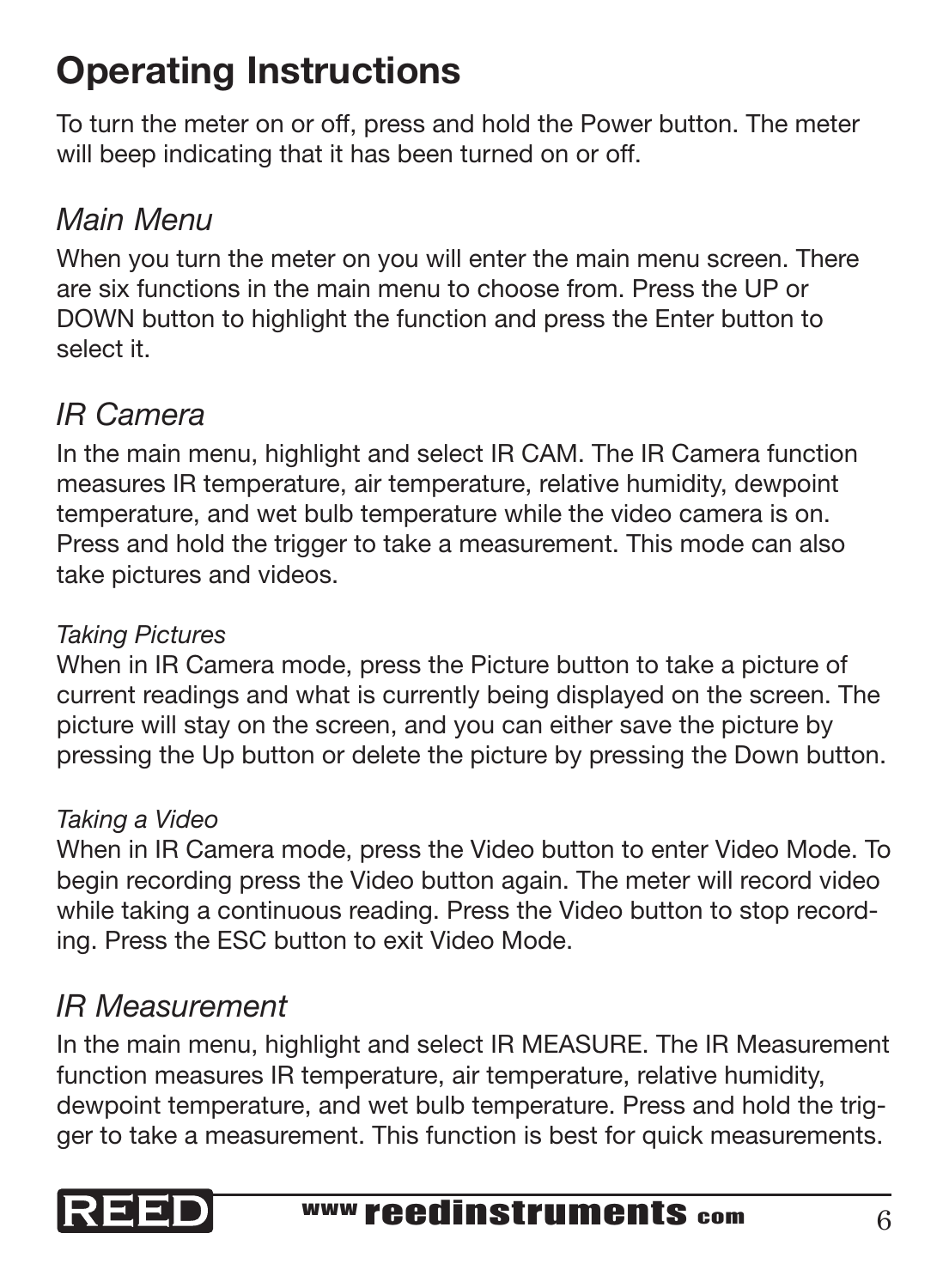### *Dewpoint Measurement*

In the main menu, highlight and select the DEWPOINT function. The Dewpoint function measures IR temperature, air temperature, relative humidity, dewpoint temperature, and wet bulb temperature. The bottom gradient bar displays the current temperature/dewpoint ratio percentage. Press and hold the trigger to take a measurement.

## *Datalogging*

In the main menu, highlight and select DATALOG. You will enter the Datalog setup screen where you can adjust the datalogging parameters. To adjust the parameters highlight the parameter with the Up and Down buttons and select it with the Enter button. You can adjust the temperature by small increments by pressing the Up and Down buttons and by large increments by pressing and holding the Up or Down buttons. Adjust the measurement timing increments and the bar-graph colour by pressing the up and down buttons when they are selected. Press Enter on the Measure Set parameter to adjust the measuring mode, such as dewpoint, ambient temperature/RH%, or Type-K thermocouple probe. After you have set all of the parameters press the trigger to begin datalogging. The meter will continuously take measurements while in Datalog mode. To save and exit Datalog mode press the ESC button.

### *Saved Data*

In the main menu, highlight and select DATA MEMORY to enter the Saved Data menu. Highlight and select Picture, Video, or Logs to view the saved data.

#### *Browsing Pictures*

delete a picture, view it full screen and press the Enter button. Confirm by pressing the Up button and cancel by pressing the Down button. Exit full screen and the Picture Browsing screen by pressing the ESC button. Press the Up and Down buttons to scroll through the picture thumbnails, and press the Enter button to see the picture full screen. You can scroll through the full screen pictures by pressing the Up and Down buttons. To



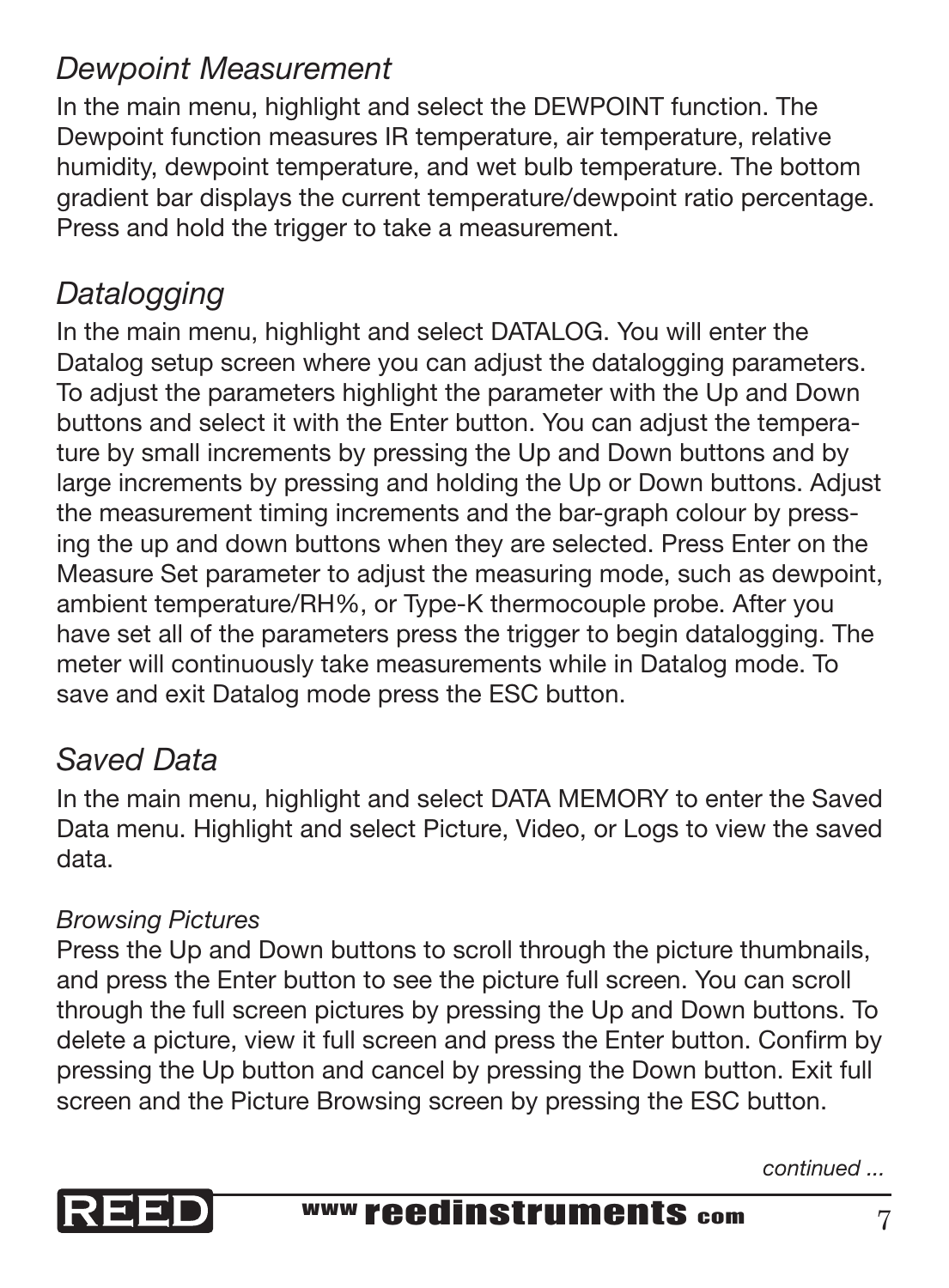#### *Browsing Videos*

Press the Up and Down buttons to scroll through the video thumbnails, and press the Enter button to play the video. To exit video playback press the ESC button. To delete a video press the Enter button during playback and press Up to delete or Down to cancel.

#### *Browsing Logs*

Press the Up and Down buttons to scroll through the saved datalog files. Press the Enter button to display the log in graph form. Press the Up and Down buttons to scroll through the results. To delete a log press the Enter button in graph view and press Up to delete or Down to cancel.

#### *Downloading Saved Data*

You can save data directly on to the meter or on to a micro SD card. To transfer the information to a computer you can do so by the included USB cable or you can insert the optional micro SD card into a computer. No software is necessary to view the saved data, simply click and drag your data from the device on to your desktop.

### *System Settings*

In the main menu, highlight and select SETTINGS. You will enter the System Settings menu where you can change the date, time, language, and more. Highlight and select the settings you wish to change. Make adjustments by pressing the Up, Down, and Enter buttons. Press the ESC button to save your changes and to go back to the System Settings menu. Please note that if you revert the meter back to the Factory Settings it will NOT delete any of the saved data. If you have accidently changed the language, enter the last function off the main menu and select the third option in the Settings screen. Select the desired language and press the ECS button.

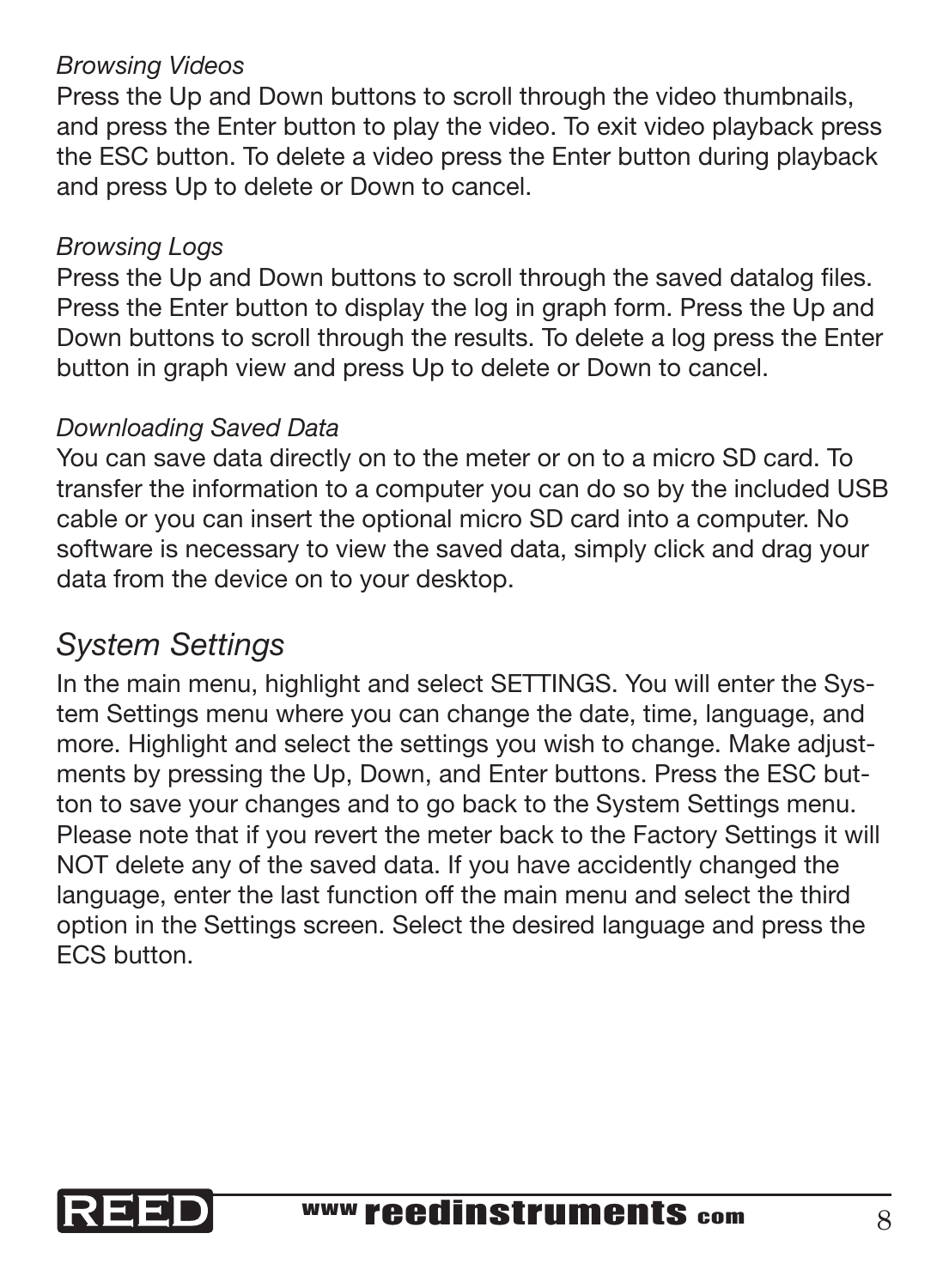### *Measurement Settings*

While taking a measurement, press the Enter button to open the Measurements Settings menu. In this screen you can adjust the Emissivity, High and Low Alarm, and more. Highlight and select the settings you wish to change. Make adjustments by pressing the Up, Down, and Enter buttons. Press the ESC button to save your changes and to go back to the Measurement Settings menu. Please note that these settings apply to all measurement functions.

## Battery Replacement

This meter comes with a rechargeable battery. You can charge the battery by plugging the USB cable into the AC adapter or by plugging the USB cable directly into a computer. If you are experiencing any issues with the meter or any other REED Instrument please contact REED Instruments at info@reedinstruments.com.

\_\_\_\_\_\_\_\_\_\_\_\_\_\_\_\_\_\_\_\_\_\_\_\_\_\_\_\_\_\_\_\_\_\_\_\_\_\_\_\_\_\_\_\_\_\_\_\_ \_\_\_\_\_\_\_\_\_\_\_\_\_\_\_\_\_\_\_\_\_\_\_\_\_\_\_\_\_\_\_\_\_\_\_\_\_\_\_\_\_\_\_\_\_\_\_\_ \_\_\_\_\_\_\_\_\_\_\_\_\_\_\_\_\_\_\_\_\_\_\_\_\_\_\_\_\_\_\_\_\_\_\_\_\_\_\_\_\_\_\_\_\_\_\_\_ \_\_\_\_\_\_\_\_\_\_\_\_\_\_\_\_\_\_\_\_\_\_\_\_\_\_\_\_\_\_\_\_\_\_\_\_\_\_\_\_\_\_\_\_\_\_\_\_ \_\_\_\_\_\_\_\_\_\_\_\_\_\_\_\_\_\_\_\_\_\_\_\_\_\_\_\_\_\_\_\_\_\_\_\_\_\_\_\_\_\_\_\_\_\_\_\_ \_\_\_\_\_\_\_\_\_\_\_\_\_\_\_\_\_\_\_\_\_\_\_\_\_\_\_\_\_\_\_\_\_\_\_\_\_\_\_\_\_\_\_\_\_\_\_\_ \_\_\_\_\_\_\_\_\_\_\_\_\_\_\_\_\_\_\_\_\_\_\_\_\_\_\_\_\_\_\_\_\_\_\_\_\_\_\_\_\_\_\_\_\_\_\_\_ \_\_\_\_\_\_\_\_\_\_\_\_\_\_\_\_\_\_\_\_\_\_\_\_\_\_\_\_\_\_\_\_\_\_\_\_\_\_\_\_\_\_\_\_\_\_\_\_

## Notes \_\_\_\_\_\_\_\_\_\_\_\_\_\_\_\_\_\_\_\_\_\_\_\_\_\_\_\_\_\_\_\_\_\_\_\_\_\_\_\_\_



*Pantone 534 Blue*

*Blue - 100/80/30/5*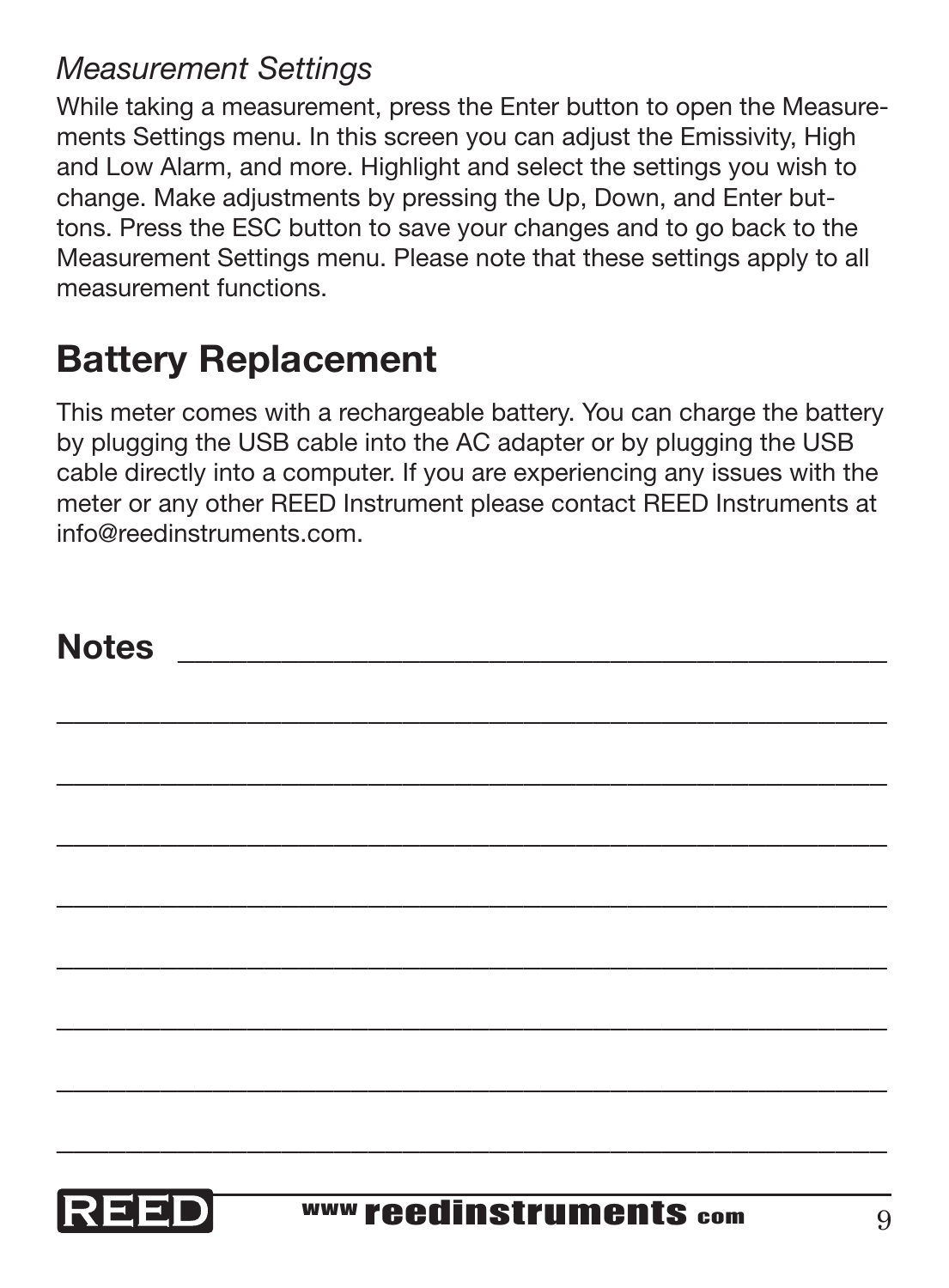|  | ×<br>۰,<br>w<br>۰.<br>w<br>٧<br>× |
|--|-----------------------------------|
|--|-----------------------------------|

| REED | <b>WWW reedinstruments com</b> | 10 |
|------|--------------------------------|----|
|      |                                |    |
|      |                                |    |
|      |                                |    |
|      |                                |    |
|      |                                |    |
|      |                                |    |
|      |                                |    |
|      |                                |    |
|      |                                |    |
|      |                                |    |
|      |                                |    |
|      |                                |    |
|      |                                |    |
|      |                                |    |
|      |                                |    |
|      |                                |    |
|      |                                |    |
|      |                                |    |
|      |                                |    |
|      |                                |    |
|      |                                |    |
|      |                                |    |
|      |                                |    |
|      |                                |    |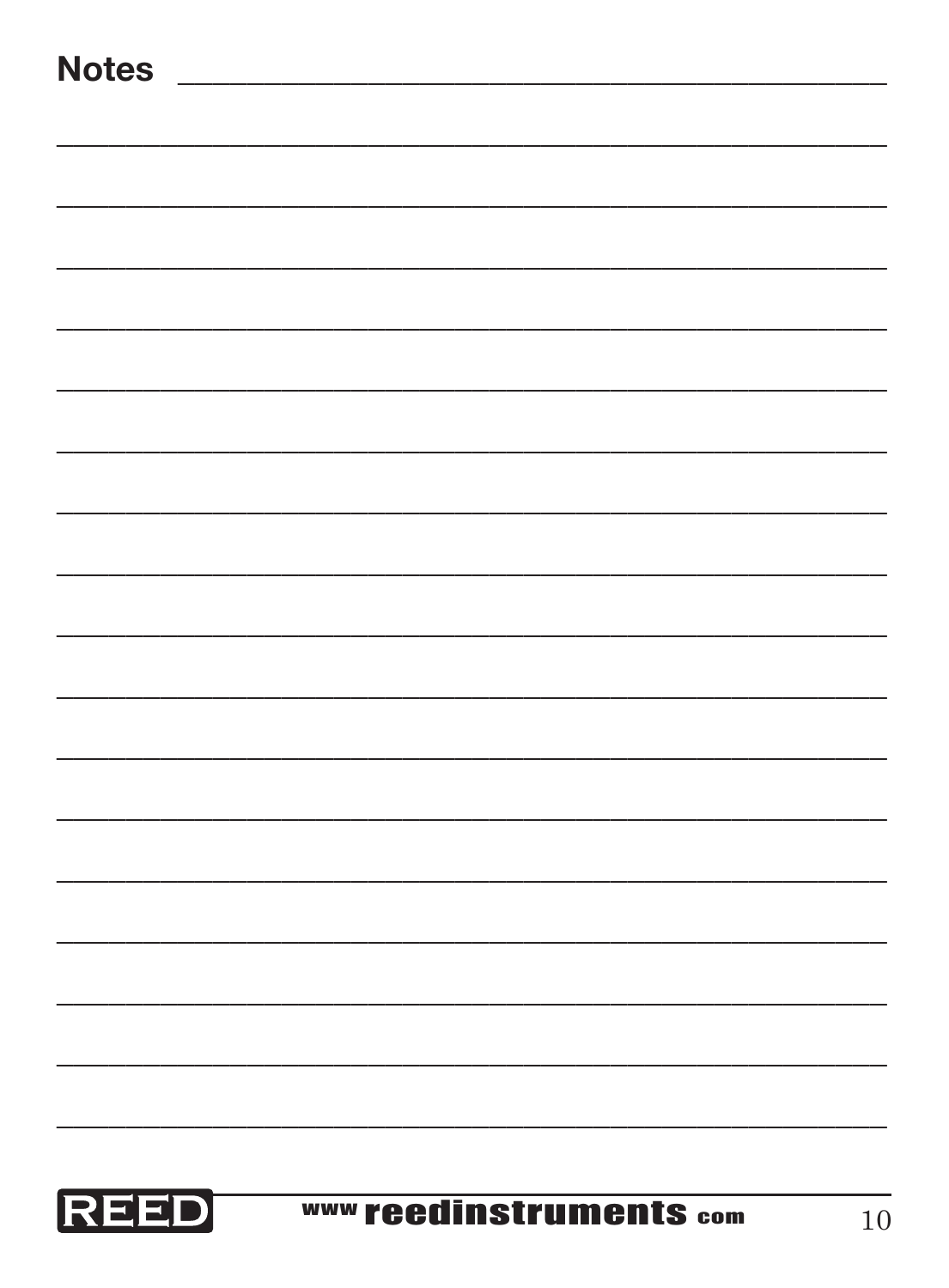|  | ×<br>۰,<br>w<br>۰.<br>w<br>٧<br>× |
|--|-----------------------------------|
|--|-----------------------------------|

| <b>REED</b> | www reedinstruments com | 11 |
|-------------|-------------------------|----|
|             |                         |    |
|             |                         |    |
|             |                         |    |
|             |                         |    |
|             |                         |    |
|             |                         |    |
|             |                         |    |
|             |                         |    |
|             |                         |    |
|             |                         |    |
|             |                         |    |
|             |                         |    |
|             |                         |    |
|             |                         |    |
|             |                         |    |
|             |                         |    |
|             |                         |    |
|             |                         |    |
|             |                         |    |
|             |                         |    |
|             |                         |    |
|             |                         |    |
|             |                         |    |
|             |                         |    |
|             |                         |    |
|             |                         |    |
|             |                         |    |